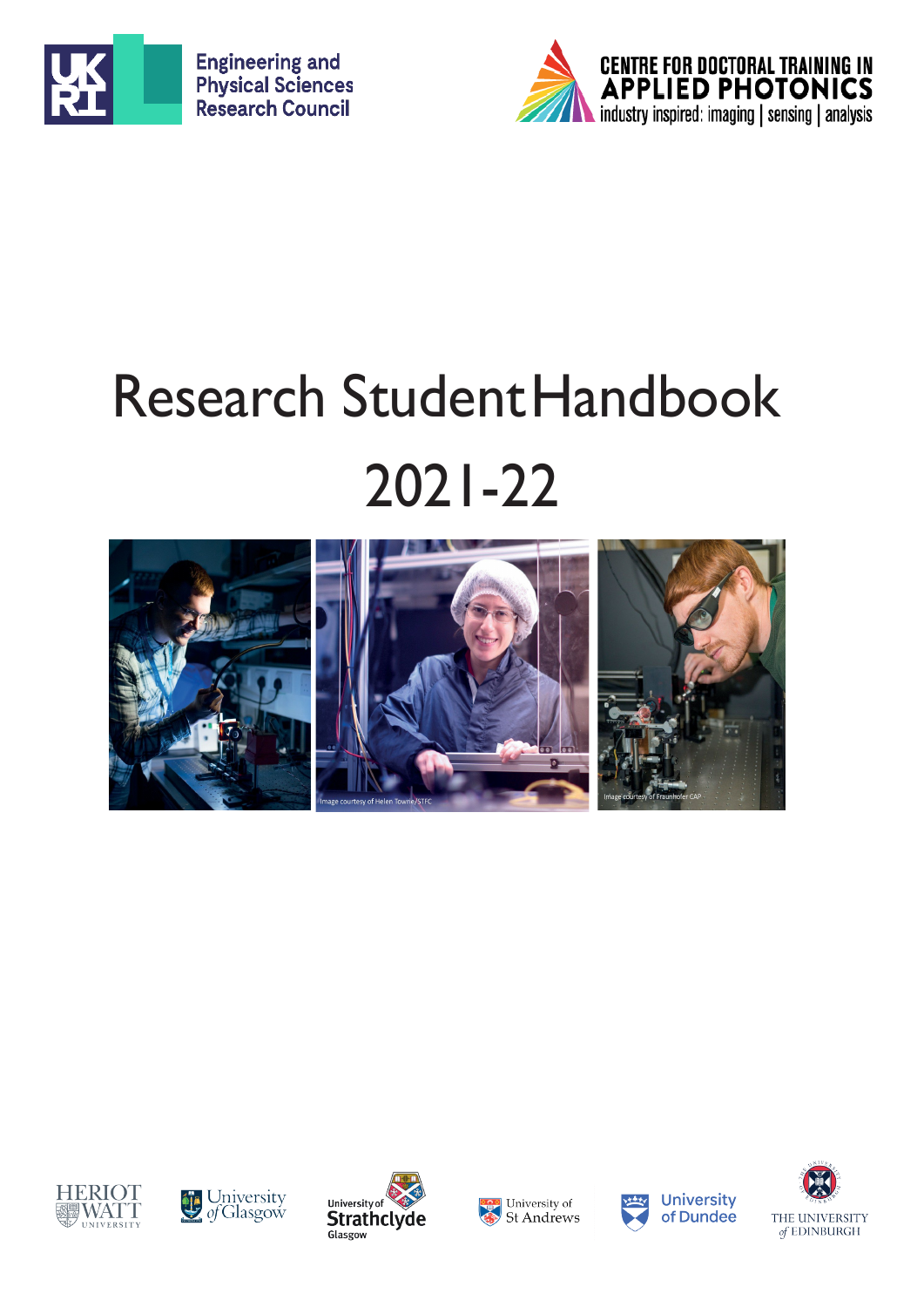## Contents

| 1 <sub>1</sub> |  |
|----------------|--|
| 2.             |  |
|                |  |
|                |  |
|                |  |
|                |  |
| 3.             |  |
|                |  |
|                |  |
|                |  |
|                |  |
|                |  |
|                |  |
| 4.             |  |
|                |  |
|                |  |
|                |  |
|                |  |
|                |  |
|                |  |
| 4.7            |  |
| 5.             |  |
|                |  |
|                |  |
|                |  |
|                |  |
|                |  |
|                |  |
|                |  |
| 6.             |  |
|                |  |
|                |  |
| 7.             |  |
|                |  |
|                |  |
|                |  |
|                |  |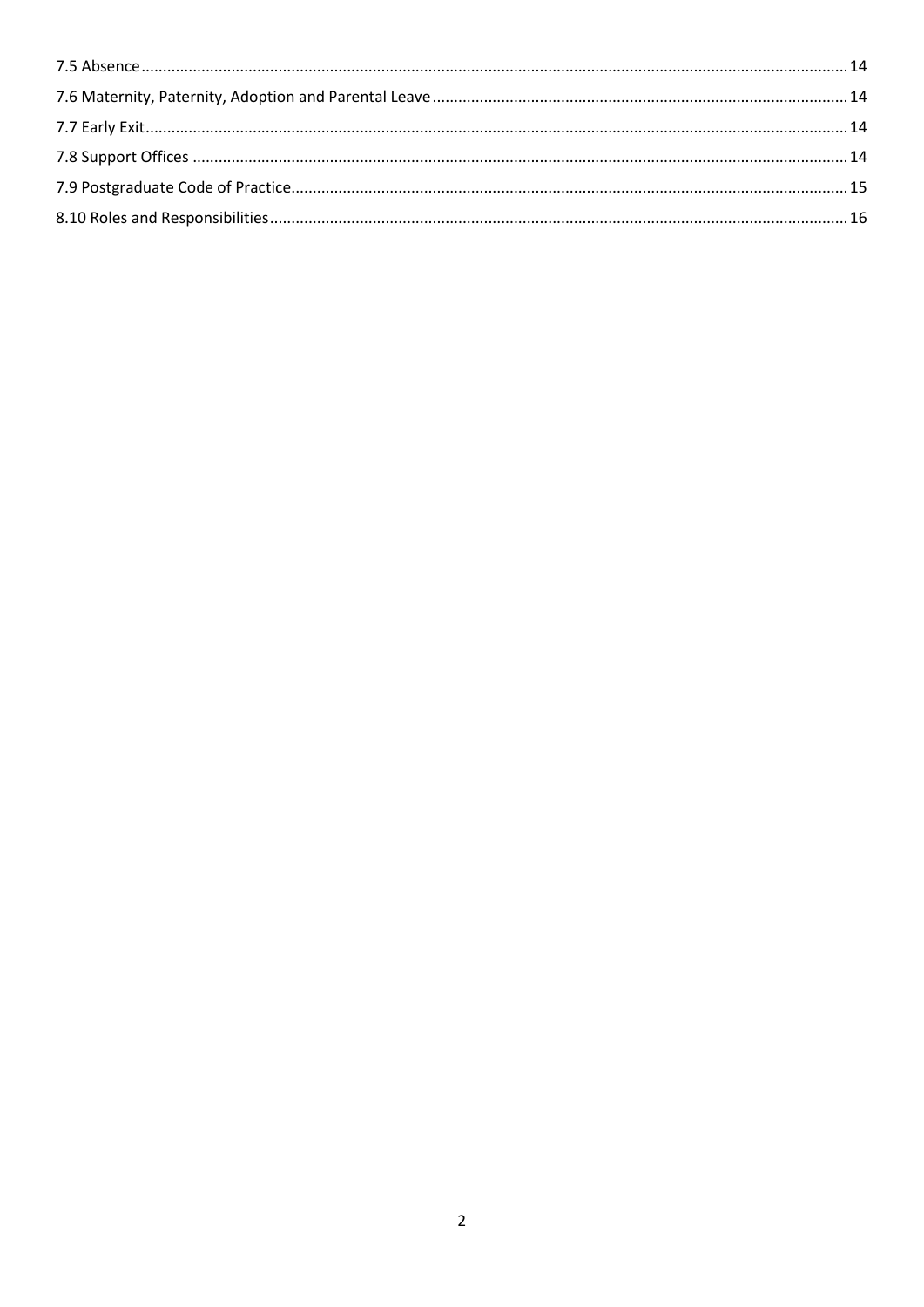# <span id="page-3-0"></span>1. Welcome

Welcome to the Centre for Doctoral Training (CDT) in Applied Photonics. The CDT is a joint venture between Heriot-Watt University and the universities of Dundee, Edinburgh, Glasgow, St Andrews, and Strathclyde.

This handbook gives an overview of the programme structure and the administrative arrangements, including contact details for key personnel.

The CDT programme is designed to provide a platform for well-qualified engineers and scientists to undertake research within an industrial environment, while also broadening their knowledge of photonics, electronic and business topics through specialist Masters level taught courses. The knowledge and experience you will gain from this programme will enable you to pursue a career in both the technical and business sectors.

Students on the programme come from a variety of backgrounds, typically already holding an excellent first degree from a physics or engineering discipline. During the course of your research you will be faced with technical, intellectual and logistical challenges, and I encourage you to make the most of your supervisors' expertise and the wider resource of knowledge distributed across the CDT.

If, at any time, you wish to contact the Centre regarding any issues or queries, please do not hesitate to get in touch either with the Centre Manager or myself, using th[e cdtphotonics@hw.ac.uk e](mailto:cdtphotonics@hw.ac.uk)mail address.

I hope that you will find your time in the CDT programme to be highly stimulating, enjoyable, and productive.

Professor Derryck T. Reid Director EPSRC Centre for Doctoral Training in Applied Photonics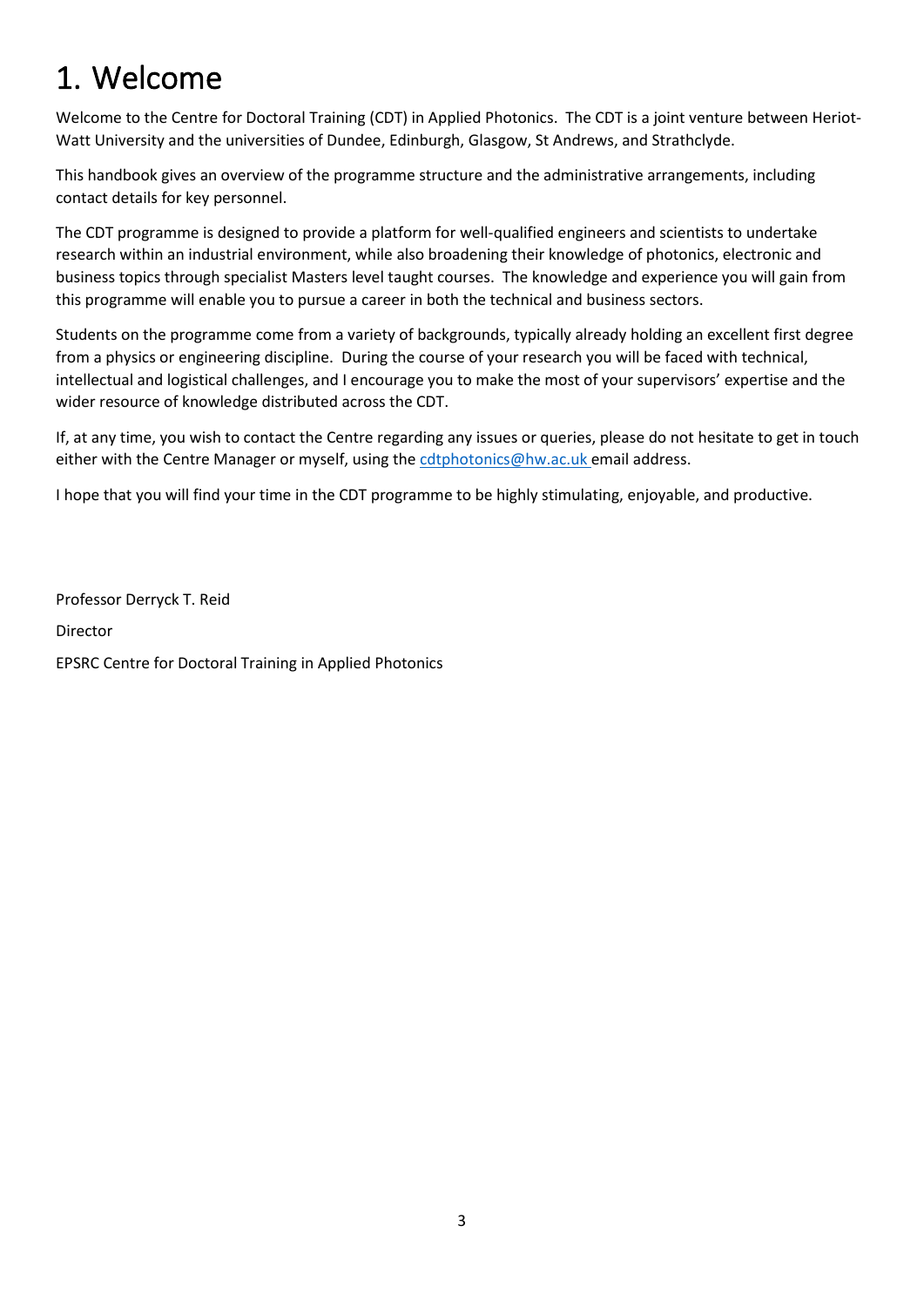# <span id="page-4-0"></span>2. Key Contacts

The CDT office shared email account [CDTPhotonics@hw.ac.uk](mailto:CDTPhotonics@hw.ac.uk) is monitored by the CDT support team which includes the Centre Administrators, Centre Manger and Training Programme Manager.

#### <span id="page-4-1"></span>2.1 Executive



**Prof. Derryck Reid** Director [D.T.Reid@hw.ac.uk](mailto:D.T.Reid@hw.ac.uk) +44 (0)131 451 3652



**Prof. Steve Marshall** Deputy Director Stephen.Marshall@strath.ac.uk +44 (0)141 548 2199



**Dr. Bill MacPherson** Deputy Director [W.N.MacPherson@hw.ac.uk](mailto:W.N.MacPherson@hw.ac.uk) +44 (0)131 451 3733



**Alison Low** Centre Manager [A.H.Low@hw.ac.uk](mailto:A.H.Low@hw.ac.uk) +44 (0)131 451 8245



**Colette Bush** Training Programme Manager/Centre Administrator [C.bush@hw.ac.uk](mailto:C.bush@hw.ac.uk) +44 (0)131 451 3792



**Louise Exton** Centre Administrator [L.Exton@hw.ac.uk](mailto:L.Exton@hw.ac.uk) +44 (0)131 451 8229

#### <span id="page-4-2"></span>2.2 Coordinators

| University of Dundee      | Dr. Keith Wilcox      | K.G. Wilcox@dundee.ac.uk      |
|---------------------------|-----------------------|-------------------------------|
| University of Edinburgh   | Dr. Phillip Hands     | Philip.Hands@ed.ac.uk         |
| University of Glasgow     | Prof. Martin Lavery   | Martin.Lavery@glasgow.ac.uk   |
| University of St Andrews  | Prof. Graham Turnbull | gat@st-andrews.ac.uk          |
| University of Strathclyde | Dr. Gordon Flockhart  | Gordon.Flockhart@strath.ac.uk |

#### <span id="page-4-3"></span>2.3 Student Representatives

CDTAP student representative **David Webster** 

## <span id="page-4-4"></span>2.4 Centre Contact Details

**Address:** CDT in Applied Photonics, Heriot-Watt University, School of Engineering and Physical Sciences,

Edinburgh, EH14 4AS

**Telephone:** +44 (0)131 451 8245

**Email:** CDTphotonics@hw.ac.uk

**Website:** CDTphotonics.hw.ac.uk

**Twitter:** @CDTAP

**LinkedIn:** www.linkedin.com/groups/2497044/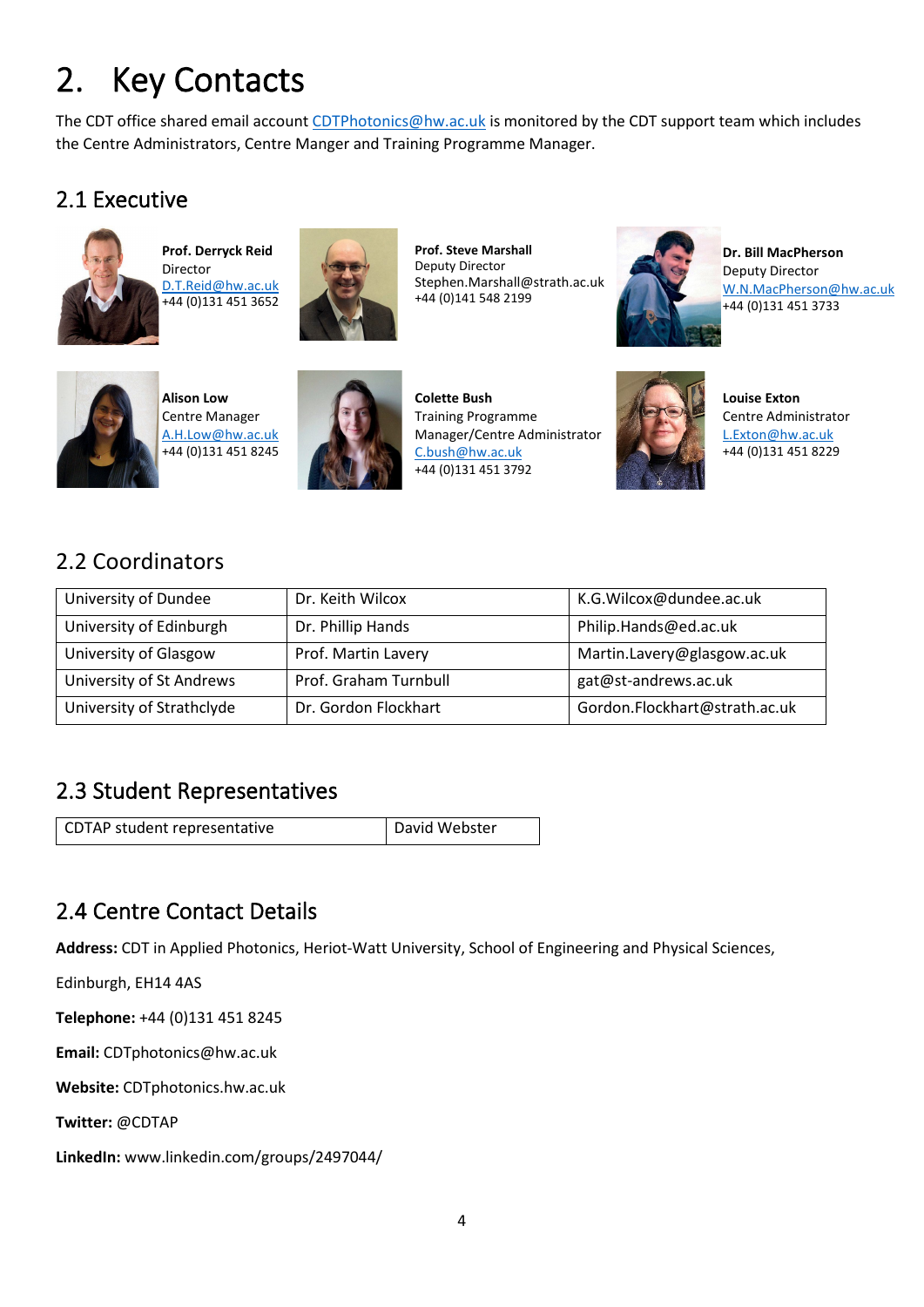# <span id="page-5-0"></span>3. EPSRC Centre for Doctoral Training in Applied Photonics

The Centre for Doctoral Training (CDT) in Applied Photonics is a collaboration between Heriot-Watt University and the universities of Dundee, Edinburgh, Glasgow, St Andrews, and Strathclyde, as well as our industrial partners. The Centre is managed by Heriot-Watt University.

Research projects are offered across the full range of applied photonics technologies, including Industrial Imaging and Visualisation; Photonic Sensing and Metrology; Computationally Assisted Imaging and Sensing; Device Technologies for Photonic Imaging and Sensing.

Graduates from the programme will have gained an in-depth knowledge of the fundamentals of their chosen specialism, as well as a comprehensive understanding of essential business and management issues, and how these are applied in industry.

# <span id="page-5-1"></span>3.1 Engineering Doctorate (EngD) and Doctor of Philosophy (PhD)

Our students follow a doctoral programme leading to the award of the degrees of Doctor of Engineering (EngD) or Doctor of Philosophy (PhD).

Our students take master level taught courses and follow a professional skills programme, with a quarter of the time spent on taught course work and the remainder on research.

Most of our EngD students spend 38 months of their 48 months of study undertaking their research project in the premises of their industry sponsor, with our PhD students working in the university of their academic supervisor.

The Engineering Doctorate (EngD) scheme was established by the Engineering and Physical Sciences Research Council (EPSRC) in 1992, as 'its flagship postgraduate qualification'. It is a four-year doctoral degree, with an emphasis on research in a business context, with the aim of delivering the senior research managers of the future.

## <span id="page-5-2"></span>3.2 Equality, Diversity, and Inclusion Statement

Please click on the following link to see our Equality, Diversity, and Inclusion Statement:<https://bit.ly/2XmV9h4>

#### <span id="page-5-3"></span>3.3 Programme Structure

The programme duration is four years. All students study 180 credits of postgraduate technical and business courses (SCQF Level 11 NQF/QCF Level 7). Normal entry is in September, with core technical courses delivered in two residential blocks, the first from September to December and the second from January to May. Each block comprises a set of mandatory and elective courses.

Selected courses are available in distance-learning format, allowing for flexible working and for company employees to avoid spending large amounts of time offsite. For courses starting September 2021, we will be continuing to follow a blended learning approach for many of our modules where it is possible to teach remotely.

Students progress to their research project in June, with EngD projects located at the company's site and PhD projects being based in one of the six universities. The remaining taught courses are business oriented and are delivered at Edinburgh Business School on the Heriot-Watt campus. These are delivered in several 1-week intensive blocks in years two and three.

Students meet regularly for professional and computational skills workshops, delivered by the partner Universities and external facilitators.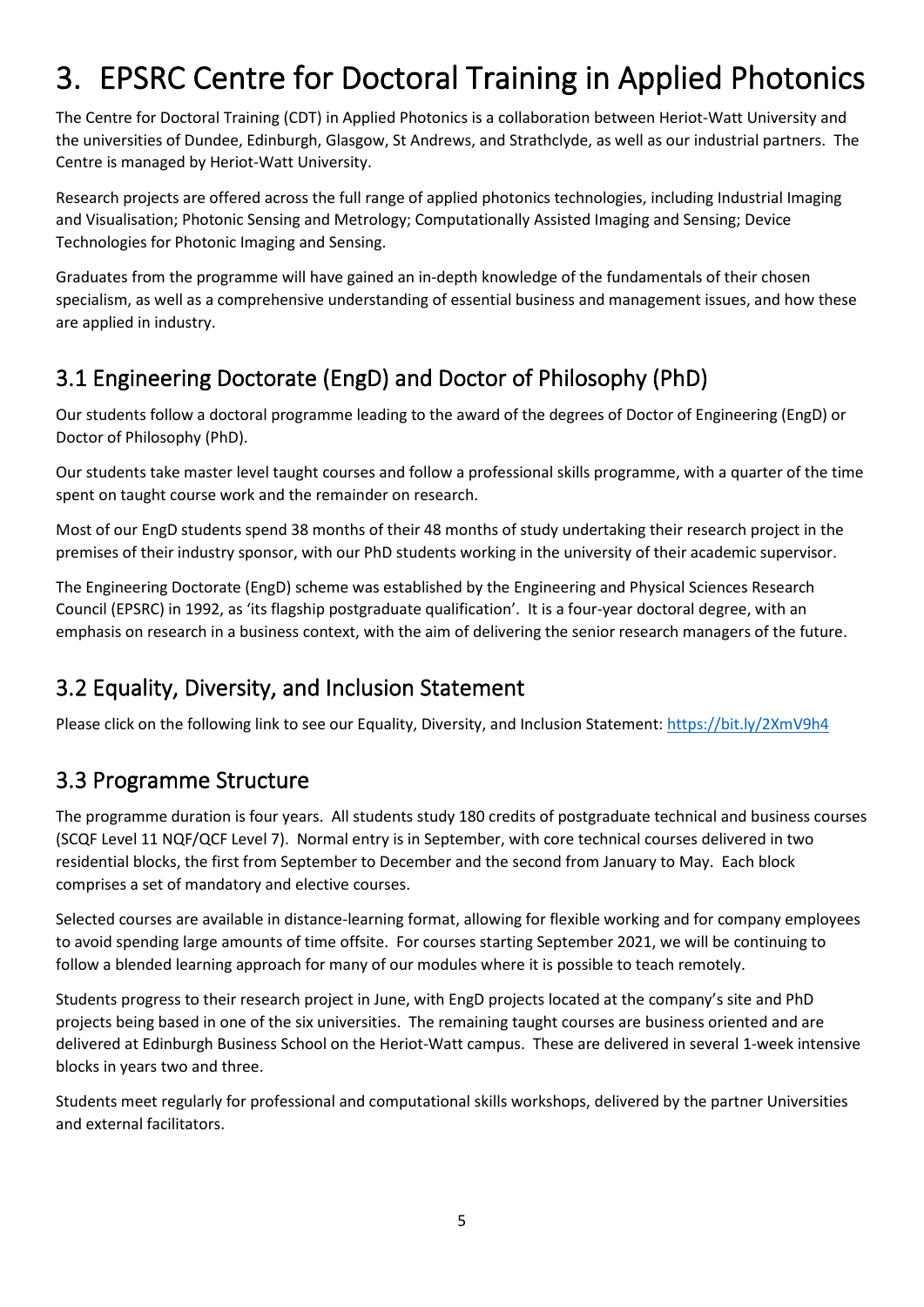#### <span id="page-6-0"></span>3.4 Committees

#### Course Committee

The Course Committee, includes representatives of the academic partners, has oversight of the implementation and development of the accredited and professional-development training programme, and the operational aspects of student admission and progression.

#### Management Committee

The CDT Management Committee meets every 6 months, approximately June and November each year. The Committee's remit is to provide oversight and strategic input to the CDT Executive and to maintain a strong connection between the CDT and its industrial partners. CDT students have representation on this committee.

#### Independent Advisory Committee

The purpose of the Independent Advisory Committee is to provide external perspective to the CDT by drawing on expertise from the international photonics community and other nationally funded CDTs.

## <span id="page-6-1"></span>3.5 Enrolment

Enrolment takes place each year during September. EngD and PhD researchers registered with the universities of Dundee, Edinburgh, Glasgow, St Andrews, or Strathclyde as their home institution must also register with Heriot-Watt University as a non-graduating student. This is so that they maintain access to IT facilities and email.

#### <span id="page-6-2"></span>3.6 Key Dates

A list of key dates for each academic year will be available and published on the CDT website (see link below). Students will be informed by email of dates, but please check the link as it will be updated regularly and provides an overview.

<https://cdtphotonics.hw.ac.uk/event/key-dates-for-2021-22/>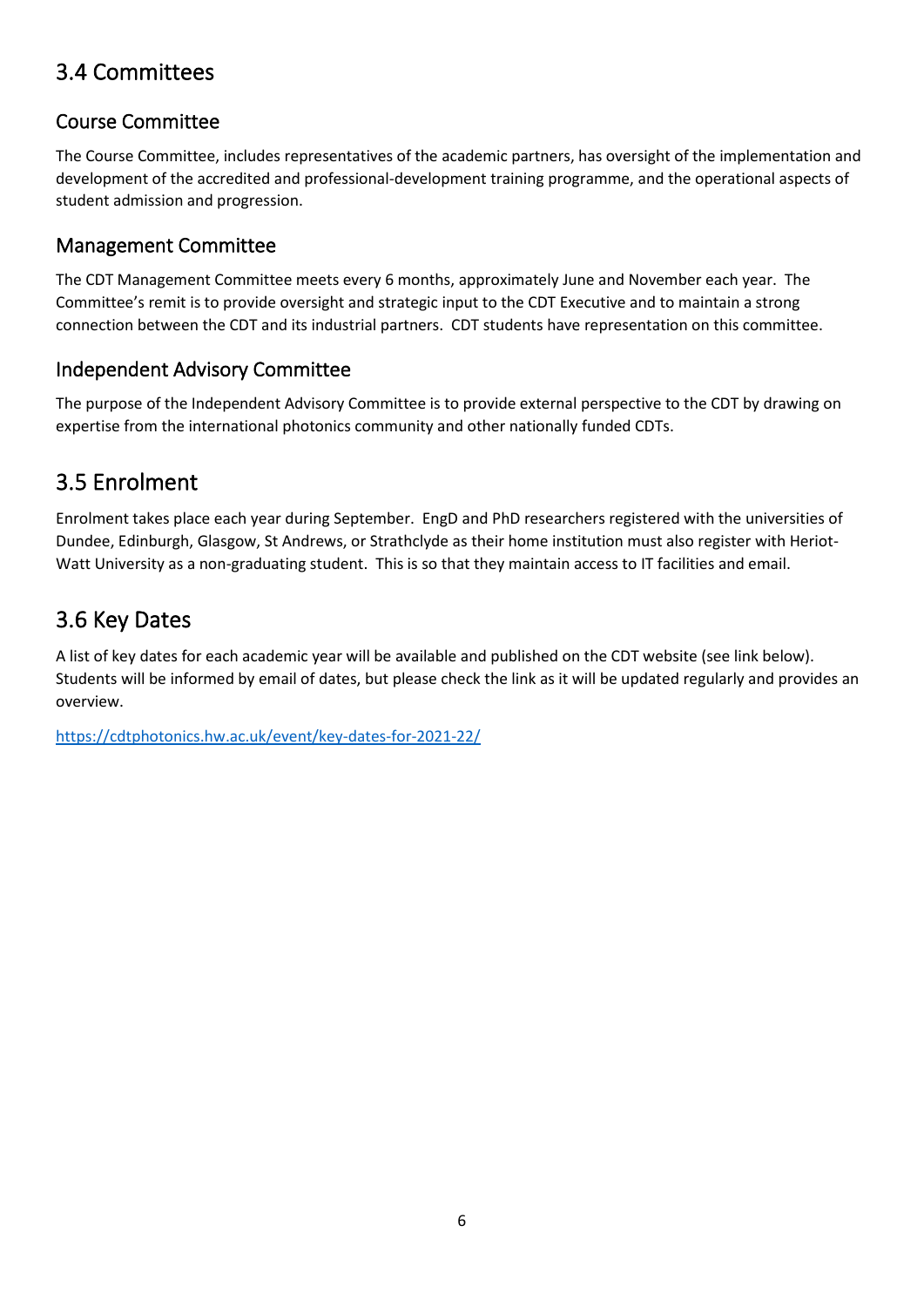# <span id="page-7-0"></span>4. Taught and Professional Skills Courses

#### <span id="page-7-1"></span>4.1 Taught Coursework

The programme is four years, with 25% of study time spent on taught coursework and 75% based on project work. The list of mandatory and taught courses is available on the CDT website at the below link.

<https://cdtphotonics.hw.ac.uk/the-programme/>

#### <span id="page-7-2"></span>4.2 Personal Learning Plan

Your Personal Learning Plan (PLP) is a useful tool to help you plan your first year on the CDT in Applied Photonics programme. It should also help you to agree an engagement plan for the rest of your time on the programme. Keeping in regular contact with your supervisors and the CDT is paramount to ensure that your research keeps on track and that you have sufficient support.

You will be issued your PLP before your start date. This will prompt communication with your supervisors about which courses you would like to take in your first year (you will be able to amend this at a later stage if you wish). It will also get you thinking about your project and to agree a communication plan between you and your supervisors.

#### <span id="page-7-3"></span>4.3 Options for a non-standard taught course route

The taught-course programme provides a mechanism for broadening your exposure to subjects which may not be covered within your research project but are nevertheless important to providing you with a broad perspective of key topics in applied photonics. Not only this, but the time spent with other students during the taught-course programme plays an important role in developing your professional network within the CDT cohort.

Options for a non-standard taught-course route may be available in exceptional cases for those CDT students who:

- Have a Masters degree which covers core modules from the programme.
- Are pursuing a project in the interface with another discipline.
- Are company employees prior to starting the programme and require access to alternative courses suitable for distance learning study.

CDT students who wish to discuss alternative taught courses should contact the CDT Office.

## <span id="page-7-4"></span>4.4 Approved Prior Learning (APL) Credit Exemptions

If you have completed a relevant MSc programme or course you may be eligible to request an exemption of up to 75 credits for accredited prior learning (APL). All applications must be approved by the CDT and by the Research Degrees Committee at Heriot-Watt University. APL application forms are in your Personal Learning Plan.

#### <span id="page-7-5"></span>4.5 Taught Course Average and Resit Examinations

You will be awarded credit for any course for where you obtain at least 50%. A credit-weighted average of at least 50% is necessary to be eligible for the award.

Resit examinations may be necessary either to increase your credit-weighted average to at least 50%, or to obtain credit in any courses in which you have obtained below 50%. All students are offered standard reassessment opportunities, as determined by the institution delivering the course. Please consult your academic supervisor or the CDT Office if you need advice.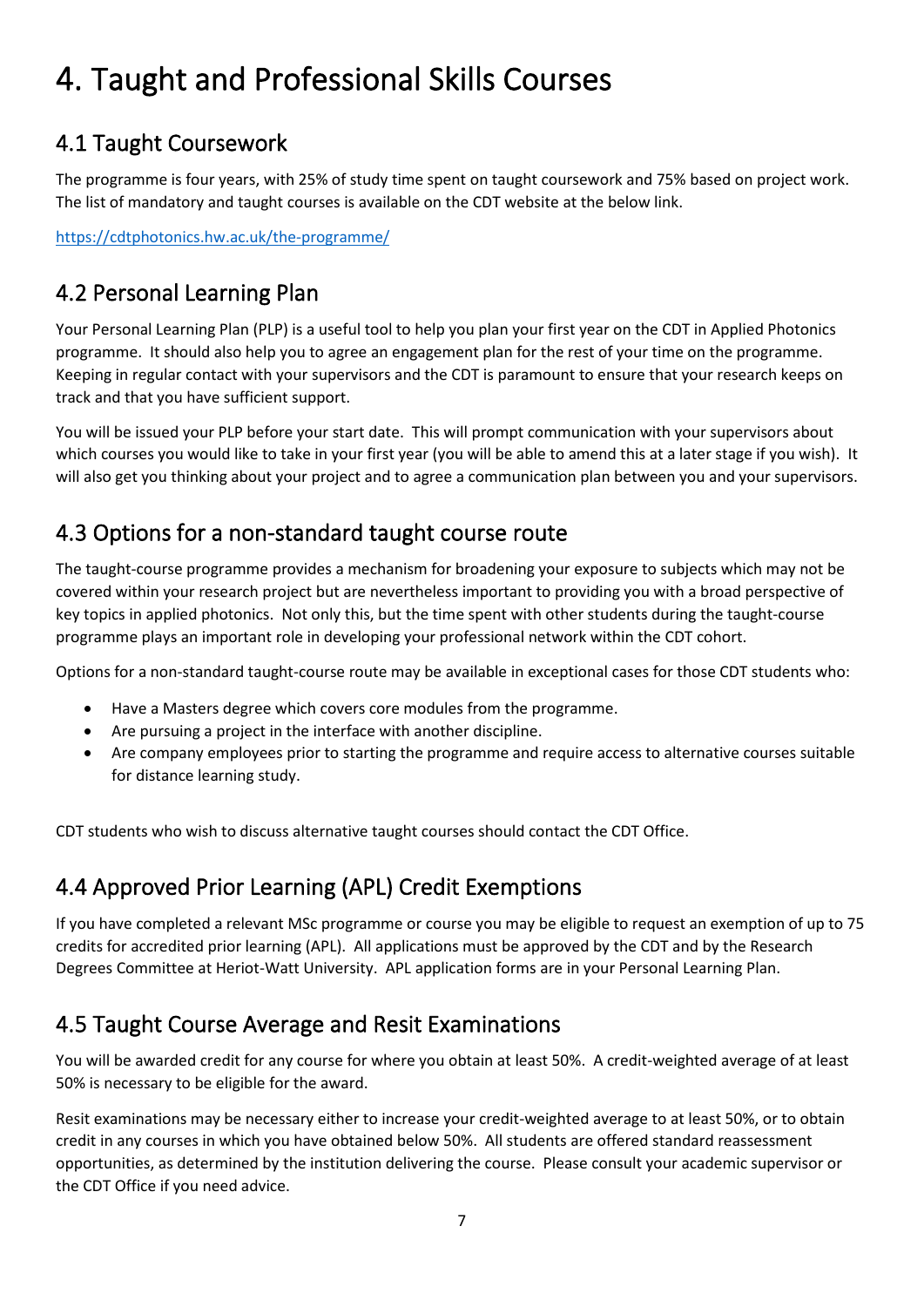# <span id="page-8-0"></span>4.6 Edinburgh Business School (EBS) courses

If you choose to defer an EBS examination you are required to inform the CDT office at least 4 weeks before the date of the exam, failure to do will result in you being liable for the £140 exam rearrangement fee.

If you fail an EBS exam you will be required to pay a £140 resit examination fee. Both the above fees are paid directly to EBS.

It is particularly important that sufficient time is allowed for the coursework which is completed by distance-learning after the project work has commenced. Each EBS course should take about 200 hours of work to complete in total, including attendance in the introductory seminar week, revision classes and examinations. For a single business course spread over a 3-month period up to one day per week may be required. Therefore, you need to therefore construct your working day or week accordingly to allow sufficient time for this. You should be allowed time within normal working hours to carry out this coursework.

## <span id="page-8-1"></span>4.7 Professional Skills Courses

The below tables indicate the courses you should receive each year and an overview of their content. More detailed agendas for each courses will be sent to you closer to the time along with travel information or links if it is an online course.

Due to the Covid-19 pandemic all of our skills courses were moved online for the academic year 20/21. In addition to this some courses that could not be moved online were paused to be rescheduled, or temporarily replaced with another course that focuses on a similar skill set. We anticipate that this will remain the case for at least semester one of the academic year 21/22 and will give you advanced notice of all your course dates and method of delivery.

#### **Year 1**

| Course            | Content                                                                            |
|-------------------|------------------------------------------------------------------------------------|
| Academic          | This course will cover how to write and structure an effective literature          |
| Communication     | review. The workshop will cover grammar, style, and tone as well as                |
| 1: Writing a      | planning.                                                                          |
| Literature Review |                                                                                    |
| Equality and      | Delivered by Equate Scotland, the national expert on gender quality in STEM.       |
| Diversity         | The aims of this workshop are to challenge unconscious bias and to promote         |
| Awareness         | benefits of diversity. It will also make students aware of their rights and        |
|                   | obligations. The workshop will cover unconscious bias; micro-inequalities          |
|                   | and intersectionality; being the manager of tomorrow and leading on                |
|                   | equality; equality and diversity thinking in a STEM environment.                   |
| Health and        | This workshop will focus on techniques to manage stress and take care of your      |
| Wellbeing         | mental health and wellbeing. This course is delivered by Heriot-Watt               |
|                   | University Support Services.                                                       |
| Responsible       | Delivered by Orbit. The aims of this workshop will be to familiarise students      |
| Research and      | with the key principles of RRI. The workshop will cover the foundations of RRI and |
| Innovation (RRI)  | a detailed analysis of the AREA framework (Anticipate, Reflect, Engage, Act).      |
|                   | Students will also develop a reflective action plan and will be supplied with      |
|                   | online support following training.                                                 |
| Six Sigma         | Delivered biennially in first or second year. The workshop will introduce          |
|                   | students to the power of Six Sigma and the impact it can have on improving         |
|                   | processes. This practical session will cover case studies, tools, and research     |
|                   | applications.                                                                      |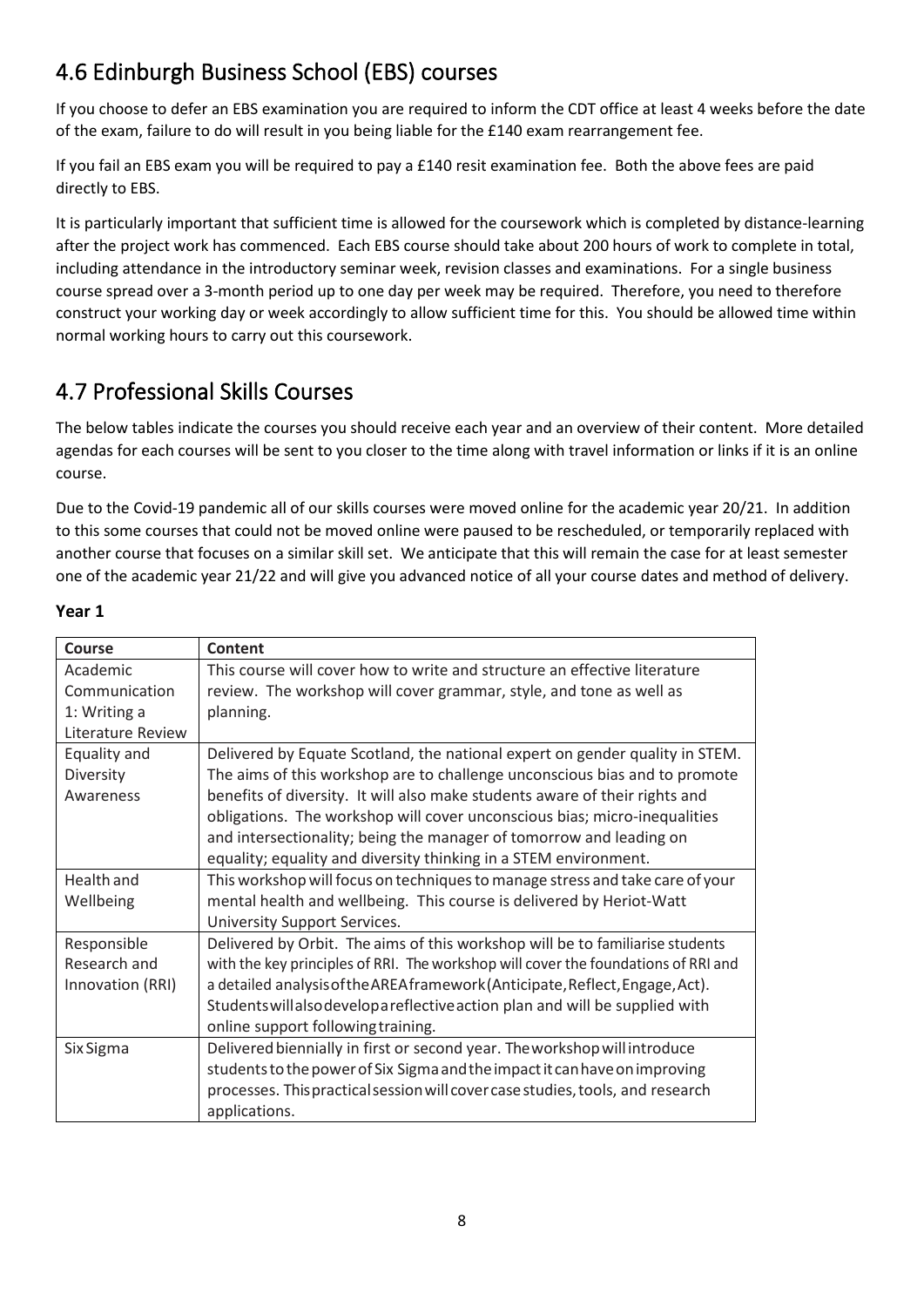**Year 2**

| Course           | Content                                                                          |
|------------------|----------------------------------------------------------------------------------|
| Academic         | Delivered by Electiv. This course develops presentation skills to deliver        |
| Communication    | effective conference talks, posters and how to communicate research in a         |
| 2: Effective     | professional manner.                                                             |
| conference       |                                                                                  |
| presentations    |                                                                                  |
| Six Sigma        | Delivered biennially in first or second year. The workshop will introduce        |
|                  | students to the power of Six Sigma and the impact it can have on improving       |
|                  | processes. This practical session will cover case studies, tools, and research   |
|                  | applications.                                                                    |
| Intellectual     | Delivered by patent and trademark attorneys with backgrounds in photonics,       |
| Property         | chemistry, and biochemistry. The workshop examines IP from the perspective of    |
|                  | the inventor or technologist, covering IP, copyright designs and patents.        |
| Quality          | Delivered by industrial partners with expertise in managing quality. This        |
| Management       | workshop will comprise of case studies and real-world examples.                  |
| Digital Outreach | Delivered by Glasgow Science Centre, this workshop aimstodevelop                 |
|                  | confidence and understanding of digital tools and techniques to promote          |
|                  | research to a general audience. It will also cover how to promote research using |
|                  | social media and multi-media tools to present research online.                   |

#### **Year 3**

| <b>Course</b>                                                            | Content                                                                                                                                                                                                                                                                                                                              |
|--------------------------------------------------------------------------|--------------------------------------------------------------------------------------------------------------------------------------------------------------------------------------------------------------------------------------------------------------------------------------------------------------------------------------|
| Academic<br>Communication<br>3: Academic<br>Journal and Paper<br>Writing | This workshop will develop students' academic writing skills. This will cover<br>effective planning and writing a journal paper including style, tone, and<br>structure.                                                                                                                                                             |
| Outreach and<br>communicating<br>with the public                         | Delivered by Glasgow Science Centre, this workshop aimstodevelop<br>confidence in explaining research to a non-expert audience. This workshop will<br>cover effective outreach strategies, how to capture the essence of research<br>work and practical approaches that work. This will cover two days,<br>preparation and delivery. |

#### **Year 4**

| <b>Course</b>                                                        | Content                                                                                                                                                                                                                     |
|----------------------------------------------------------------------|-----------------------------------------------------------------------------------------------------------------------------------------------------------------------------------------------------------------------------|
| Academic<br>Communication<br>4: Thesis<br>Preparation and<br>Writing | This workshop will build on writing skills, grammar, structure, and tone. It aims<br>to develop students' analytic, written, and presentational skills to professional<br>academic level.                                   |
| <b>Proposal Writing</b><br>and<br>Entrepreneurship                   | This course introduces students to concepts associated with commercialising<br>their research. The syllabus with involve Lean Model Canvas, technology<br>translation, finance and investment, product design and pitching. |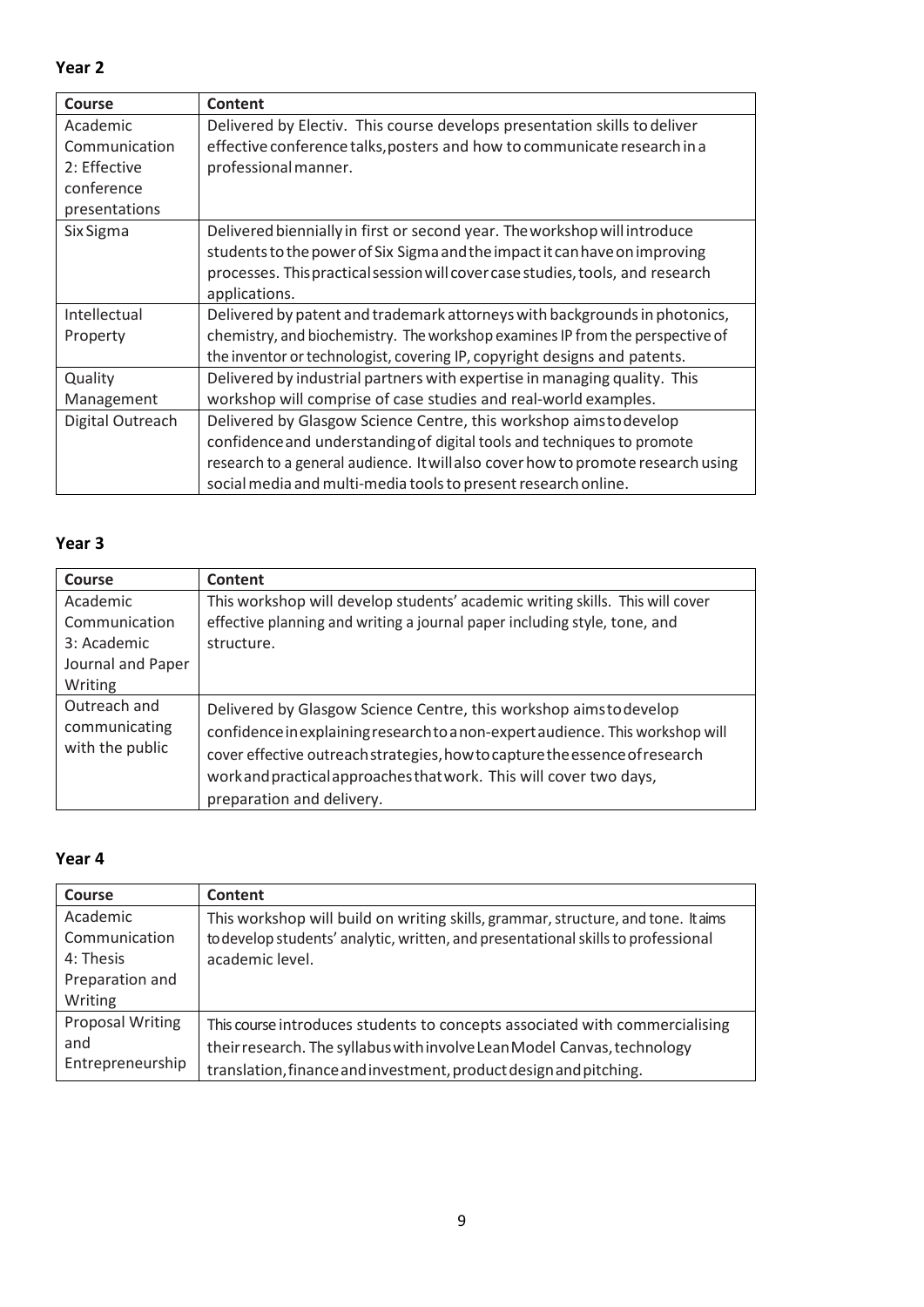# <span id="page-10-0"></span>5. Research Project

The research project work forms the major part of EngD and PhD qualifications. It is conventional for PhD research work to consist of a single topic, whereas an EngD degree may consist of a single topic but can also comprise several shorter projects. As research, it must involve 'knowledge creation'. This may be in the application of known techniques to solve new problems, creating knowledge about the associated engineering issues, as well as more fundamental work.

You have two supervisors for this project work: an industrial supervisor from your host company and an academic supervisor from your host university. Your project is defined and led by the company, and typically your primary (day-to-day) supervisor will be your industrial supervisor, with input provided from your academic supervisor on a less frequent basis.

#### <span id="page-10-1"></span>5.1 Dissemination

Knowledge is only useful if it is disseminated to others, and this dissemination activity is an important part of the programme. It is expected that during the programme, you will publish at least one paper in a refereed journal, and present at least one paper at a suitable international conference. In some cases, commercial confidentiality considerations may restrict this (although often it is possible still to publish if certain key details are omitted). If external dissemination is not possible, then work should be disseminated in internal company reports. Dissemination can also be by the patent application process.

# <span id="page-10-2"></span>5.2 Planning

Your plans should project at least one year ahead, including deliverables, milestones, and plans for dissemination. These plans should be agreed with both your academic and industrial supervisors.

You should maintain a project plan, including a Gantt chart and a summary of the project plan should be included with your annual report.

## <span id="page-10-3"></span>5.3 Quarterly Reviews

The EPSRC guidelines mandate regular meetings between you and your academic and industrial supervisors. You will be asked to complete quarterly project reviews from year two onwards. At least two of these meetings per year must be face to face with both supervisors.

You are responsible for organising quarterly review (QR) meetings, recording the actions, main discussion topics, outcomes, and decisions. Academic and industrial supervisors have a responsibility to make themselves available for progress meetings on a quarterly basis.

Review meetings should be formally recorded, and it is your responsibility to ensure that all sections of the review form are considered during the meeting. Detailed minutes are not necessary; the idea is simply to record key discussion points, decisions, and actions.

A template for recording progress meetings is available on the Vision site, which can be accessed by all CDT Students. This should be completed during the meeting and returned to the CDT office after the meeting. Quarterly deadlines for the submission of completed forms to the office are 31 March, 30 June, 30 September, and 31 December. However, a review meeting can take place any time in the three months preceding these dates.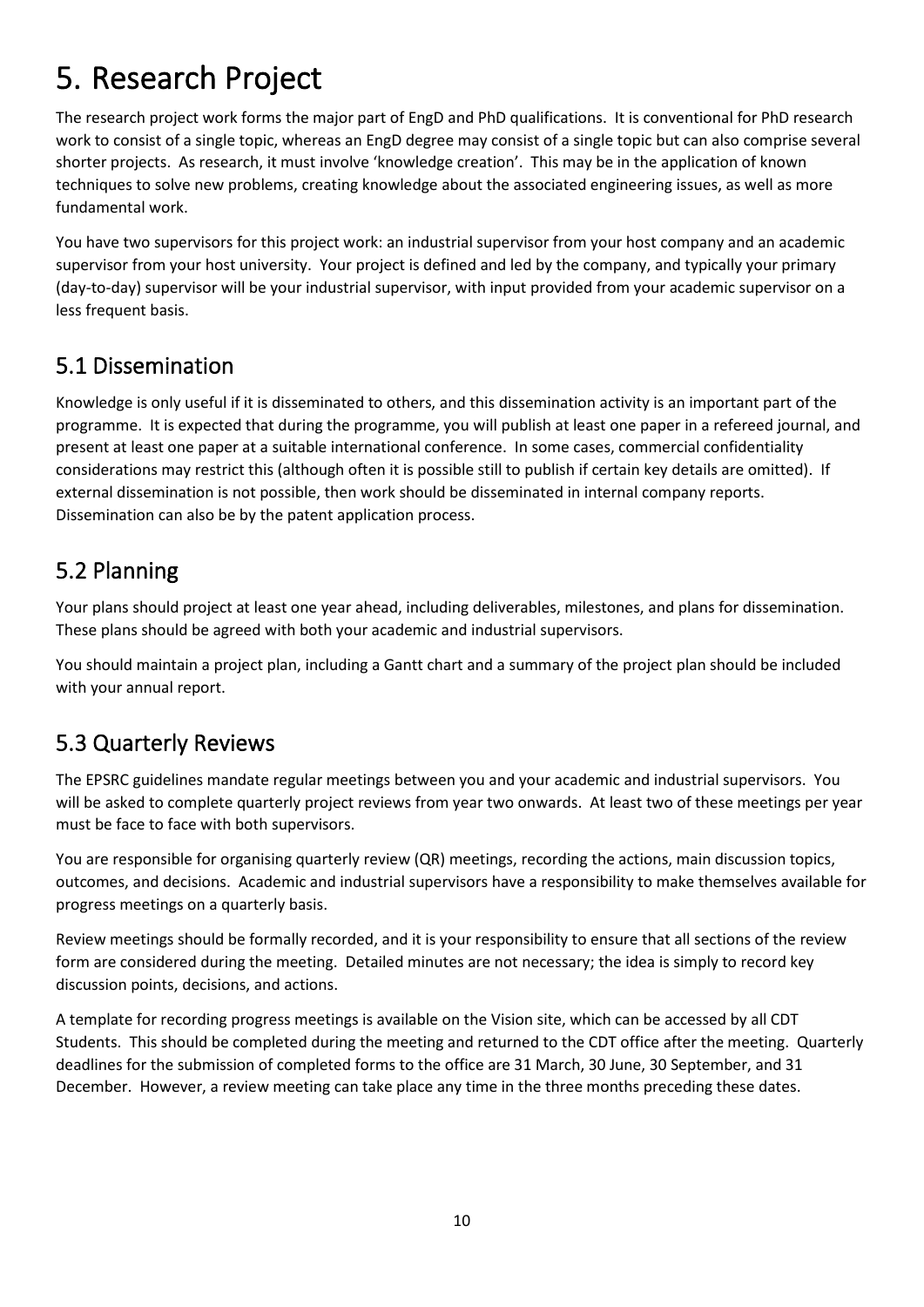#### <span id="page-11-0"></span>5.4 Annual Appraisal

You will have an appraisal in June each year in which your progress will be reviewed by the CDT. For this appraisal you will be sent a template form and instructions by the CDT office. Your supervisors will then review your report and complete a Supervisor Report Form. All the documents are used to form the basis of the annual appraisal meeting performed by independent academics associated with the programme.

#### <span id="page-11-1"></span>5.5 Supervision

In addition to the review process described above, it is important that you maintain regular contact with your academic and industrial supervisors. The nature of this contact will vary, dependent on the practices of the individuals involved, and the nature of the project work. As a guide, you should ensure that you contact both supervisors at least once a fortnight - this may be in the form of a face-to-face meeting, telephone meeting, or email correspondence.

# <span id="page-11-2"></span>5.6 Intellectual Property Rights (IPR) and Collaboration Agreement

A Collaboration Agreement, covering IPR and Finance, must be signed by the CDT student, the company, and the host university.

# <span id="page-11-3"></span>5.7 Thesis/Portfolio Submission

You should submit your thesis by the end of the 4-year funding period. If there are extenuating circumstances, an unfunded extension may be granted on application to your host university.

Details of thesis submission for Heriot-Watt students can be found on the Academic Registry website: [Thesis](https://www.hw.ac.uk/uk/students/studies/examinations/thesis-examination.htm)  [examination - Heriot-Watt University \(hw.ac.uk\)](https://www.hw.ac.uk/uk/students/studies/examinations/thesis-examination.htm)

If you are registered as a student at one the partner Universities (Dundee, Edinburgh, Glasgow, St Andrews, or Strathclyde), you should consult the regulations of your appropriate institution for thesis submission.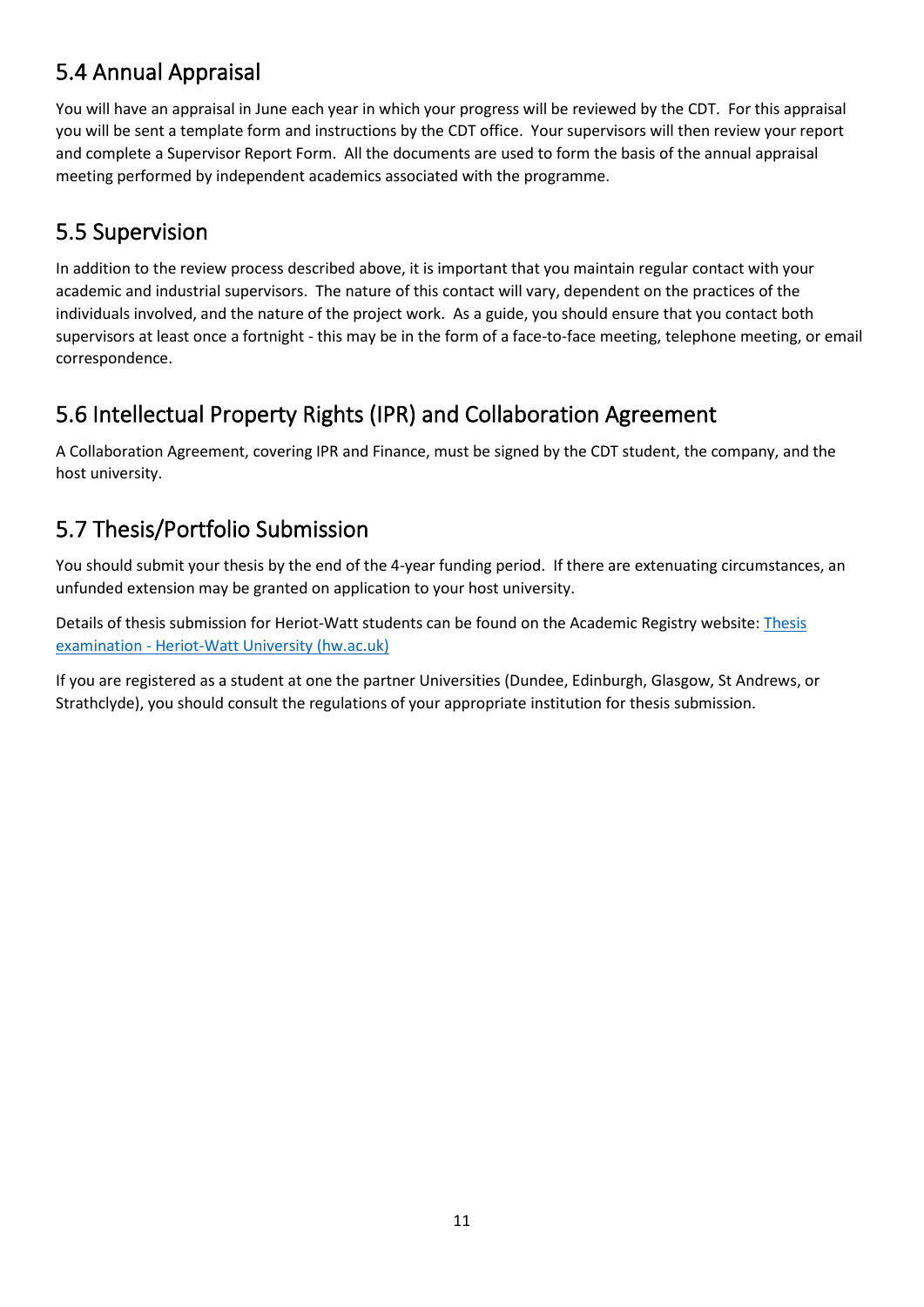# <span id="page-12-0"></span>6. Finance and Travel

#### <span id="page-12-1"></span>6.1 Financial Arrangements

Funding is provided by EPSRC, and managed by the CDT office, together with a contribution from your host university and top-up funding from the company sponsor.

Stipends are paid to you by your host institution which is the university at which your primary academic supervisor is based.

Funding is provided for a period of 48 months, however if you submit your initial thesis before 48 months, funding will stop at the end of the financial quarter in which you submit your initial thesis. For example, if you make your initial submission in February, then payments can continue until the end of March, when the financial quarter ends.

If you leave the programme early, you are required to repay any advance funding. If you start full-time employment before submitting your thesis, you are no longer eligible to receive a stipend.

CDT students who are company employees will not receive a stipend and continue to receive their pay as per their company terms and conditions.

#### <span id="page-12-2"></span>6.2 Travel and Subsistence Budgets

Please refer to the CDTAP Student Travel and Accommodation Policy which can be found at [Guidelines and](https://cdtphotonics.hw.ac.uk/guidelinesandresources/)  [Resources - CDT in Applied Photonics \(hw.ac.uk\)](https://cdtphotonics.hw.ac.uk/guidelinesandresources/)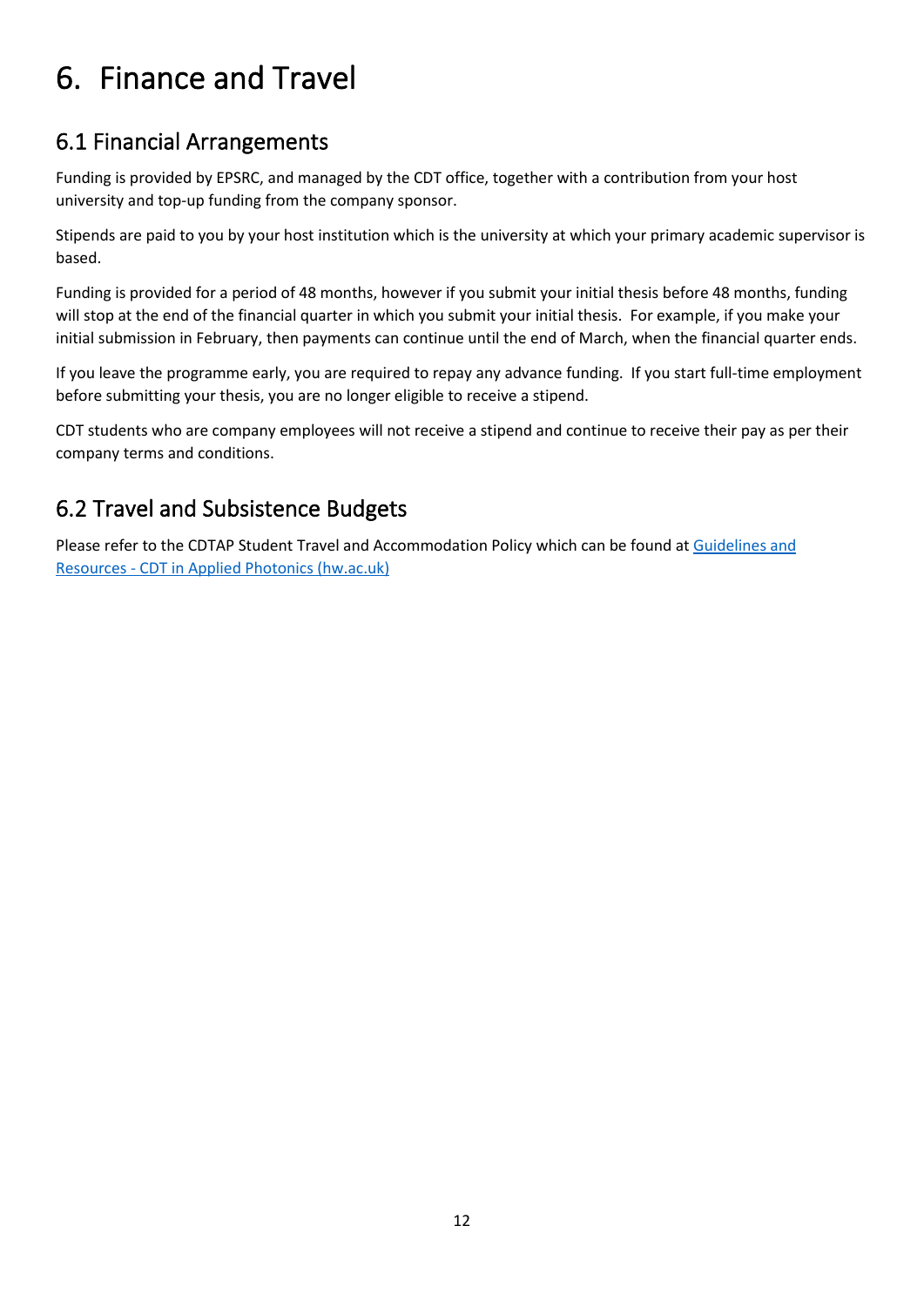# <span id="page-13-0"></span>7. Support and Standards

# <span id="page-13-1"></span>7.1 Professional Institutes and CEng Accreditation

It may be possible to obtain CEng accreditation through the Institute of Physics (IOP). The requirements for CEng accreditation through the IOP, as opposed to another professional body, are well matched to the programme process. Specifically, you do not need a BEng or MEng degree as a prerequisite.

If you are interested in applying for CEng via the IOP you should be able to use an edited version of your thesis as a key part of the evidence required.

In brief, the IOP asks for:

- a technical report of up to 10,000 words. From their guidance notes, a condensed version your thesis would be ideal.
- a professional report of up to 3,000 words, simply mapping your experience to the Engineering Council's 16 competencies.
- two supporters, both CEng holders.
- degree certificates, application form etc.

The IOP provide information about the requirements on their website: https://membership.iop.org/charteredengineer-ceng

It can also help in finding a professional mentor for you. The CDT can help in this respect as well.

You should be aware that often it takes some time to build up a record of your experience and how you have met the Engineering Council's competencies. If you wish to work towards a CEng accreditation, you should begin building up a map of the professional competencies to your experience as early as possible.

Some of the CDT's larger industrial partners have a graduate training programme which embeds working towards satisfying the CEng competency framework. If this applies in your company, you should ask your industrial supervisor if you can access this component of their graduate training programme.

Typically there will be some remaining competencies (e.g. C3 Lead Teams and Develop Staff) which you will be unable to satisfy only on the basis of your CDT experience, however it will often be possible to meet these following a short period of relevant employment after graduation.

## <span id="page-13-2"></span>7.2 Problem Resolution

If problems arise with your project work during your time as a CDT Student, you should normally discuss these with your academic and industrial supervisors in the first instance. However, if resolution is not possible by this route, you should contact the Training Programme Manager.

A representative of all CDT Students attends bi-annual Management Committee Meetings, usually in June and November. If you wish to raise any issues at a management-level meeting, please feedback to the CDT Student Representative in advance of the meetings. You will be notified of your representative each year. If you wish to nominate yourself for this responsibility, please advise the Training Programme Manager.

## <span id="page-13-3"></span>7.3 Hours of work

The four years funding provided for the programme assumes students will average about 40 hours of work each week, including coursework. The hours in which this work is carried out needs to be agreed with your industrial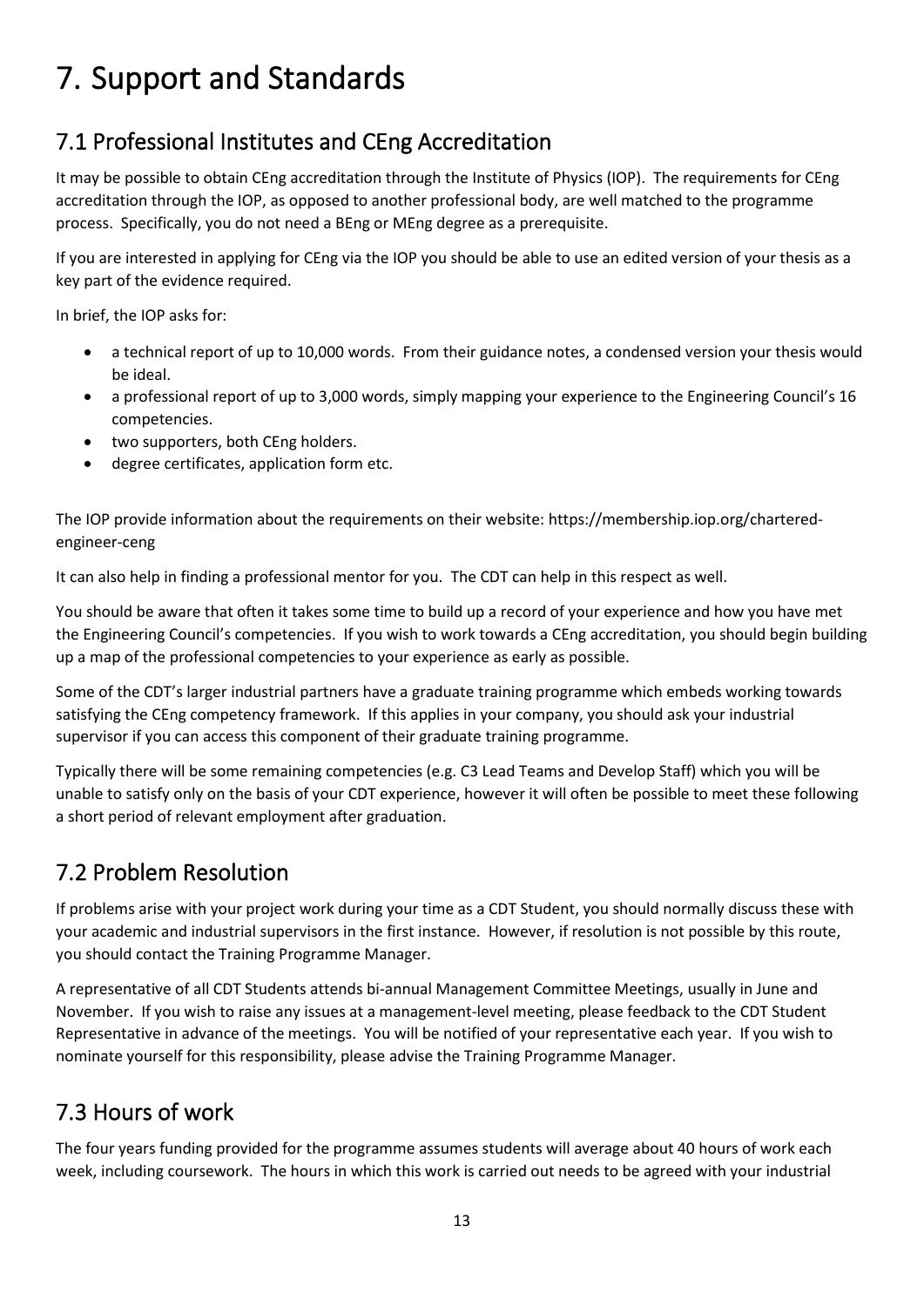supervisor or academic supervisor, to fit in with the practices of the company or research group in which you are carrying out the work.

## <span id="page-14-0"></span>7.4 Annual Leave

Students are entitled to six weeks leave per year. Students are responsible for agreeing their proposed leave arrangements with their industrial and academic supervisors and providing their supervisors with sufficient advance notice of planned absences.

#### <span id="page-14-1"></span>7.5 Absence

Any period of absence through illness or injury should be reported by the student to their Academic and industrial supervisors. If a student is prevented from working by illness for a continuous period of more than two weeks, they must inform the CDT Office immediately and submit a medical certificate. Please note that all absences from examinations require a medical certificate.

Payment of a Studentship will continue for absences covered by a medical certificate for up to 13 weeks within any 12-month period. If the illness lasts for more than thirteen weeks you must suspend the Studentship for the period beyond the 13 weeks.

## <span id="page-14-2"></span>7.6 Maternity, Paternity, Adoption and Parental Leave

UKRI funded students are entitled to 52 weeks of maternity or shared parental leave. The first 26 weeks should be paid at full stipend rate, pro-rated as necessary for part time students. The following 13 weeks should be paid at a level commensurate with statutory maternity pay. The final 13 weeks are not paid. Partners are entitled to up to 10 days paid Ordinary Paternity Leave on full stipend. Partners may be entitled to up to 50 weeks of Shared Parental Leave; this may include paid and unpaid leave, depending on the individual circumstances, any paid leave should be at full stipend. Adoption leave should be granted on the same basis as maternity leave. There is no qualifying period for maternity, paternity, adoption or shared parental leave. Additionally, the studentship end date should be updated to reflect the period of leave.

# <span id="page-14-3"></span>7.7 Early Exit

Should you wish to leave the programme, or should any of your supervisors feel that your progress is not sufficient to enable you to complete the programme successfully, you may be eligible to leave with an exit qualification. The exit qualification you would be eligible for depends on the stage at which you leave the programme, the number of courses you have successfully completed, and the level and depth of the research you have undertaken.

You will be required to return any library books or course materials, and you may be required to return a portion of your funding and pay any outstanding university debts.

# <span id="page-14-4"></span>7.8 Support Offices

Your health and well-being are important, and we understand that during your time on the programme you may find your circumstances change. If at any time you need additional support, please contact the Training Programme Manager. Your supervisors and key contacts are also here to help. Your information will be treated sensitively.

To support you during your time on the programme there is a wide range of services available at your institution; details of these are below. If you find you need support, please make use of these services.

Heriot-Watt University: [www.hw.ac.uk/students/health-wellbeing.htm](http://www.hw.ac.uk/students/health-wellbeing.htm)

University of Dundee: [www.dundee.ac.uk/student-services](http://www.dundee.ac.uk/student-services)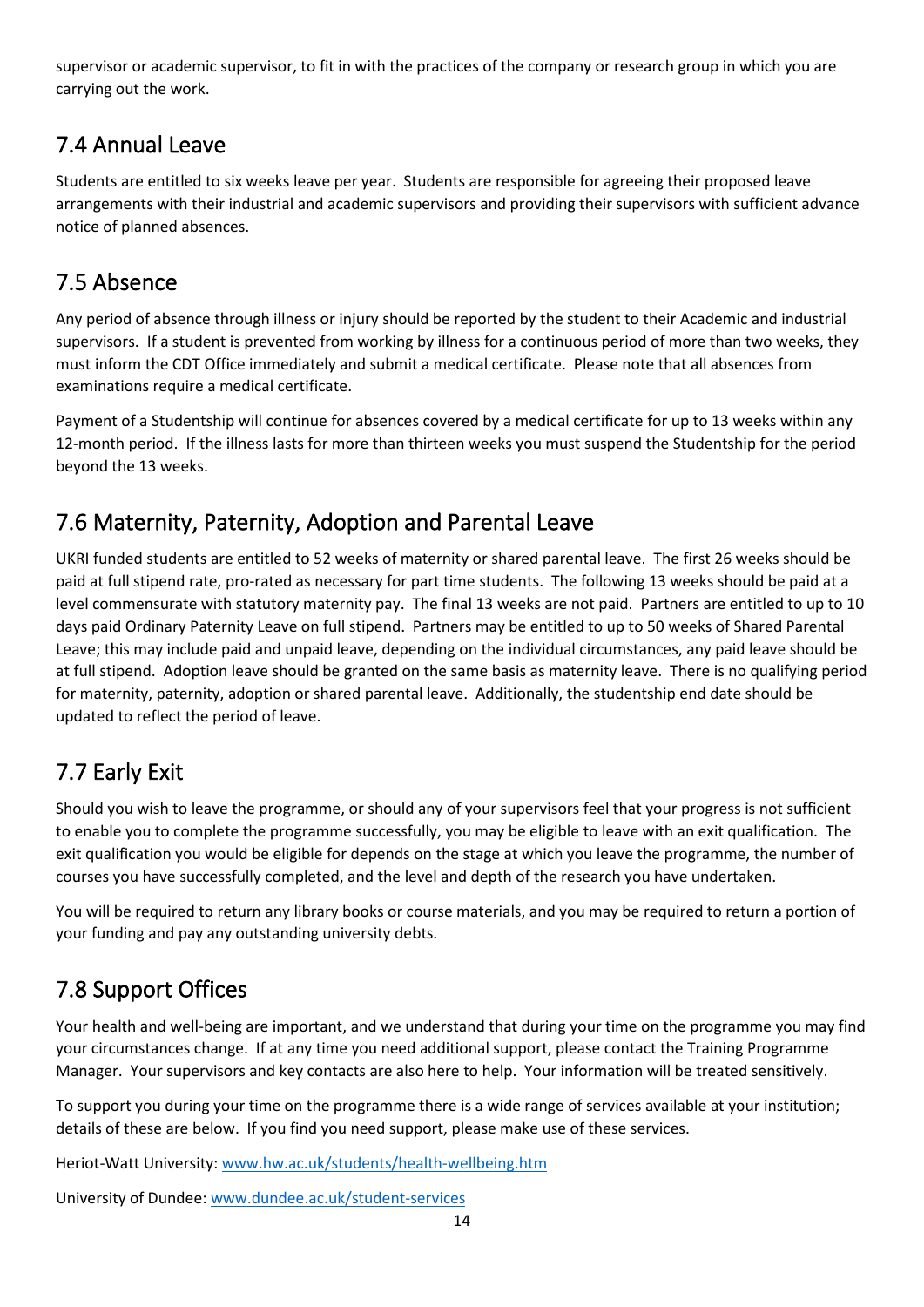University of Edinburgh: [www.ed.ac.uk/students/health-and-wellbeing](http://www.ed.ac.uk/students/health-and-wellbeing)

University of Glasgow: [www.gla.ac.uk/study/studentlife/support](http://www.gla.ac.uk/study/studentlife/support)

University of St Andrews: [www.st-andrews.ac.uk/students/advice](http://www.st-andrews.ac.uk/students/advice)

University of Strathclyde: [www.strath.ac.uk/sees/studentsupportwellbeing](http://www.strath.ac.uk/sees/studentsupportwellbeing)

#### <span id="page-15-0"></span>7.9 Postgraduate Code of Practice

You are required to abide by the regulations of your host university and conform with its Policies, Procedures, Ordinances and Regulations.

The following web links are to the Postgraduate Research Code of Practice or equivalent for your host institution. You should confirm with your academic supervisor if you have any further codes of practice that you should adhere to at your institution.

Heriot-Watt University: <https://bit.ly/2Jxvxas>

University of Dundee: <https://bit.ly/39KBvAA>

University of Edinburgh[: https://bit.ly/2Y4KXez](https://bit.ly/2Y4KXez)

University of St Andrews:<https://bit.ly/2PdsGWo>

University of Glasgow[: https://bit.ly/2LsQTIz](https://bit.ly/2LsQTIz)

University of Strathclyde:<https://bit.ly/3giDuyb>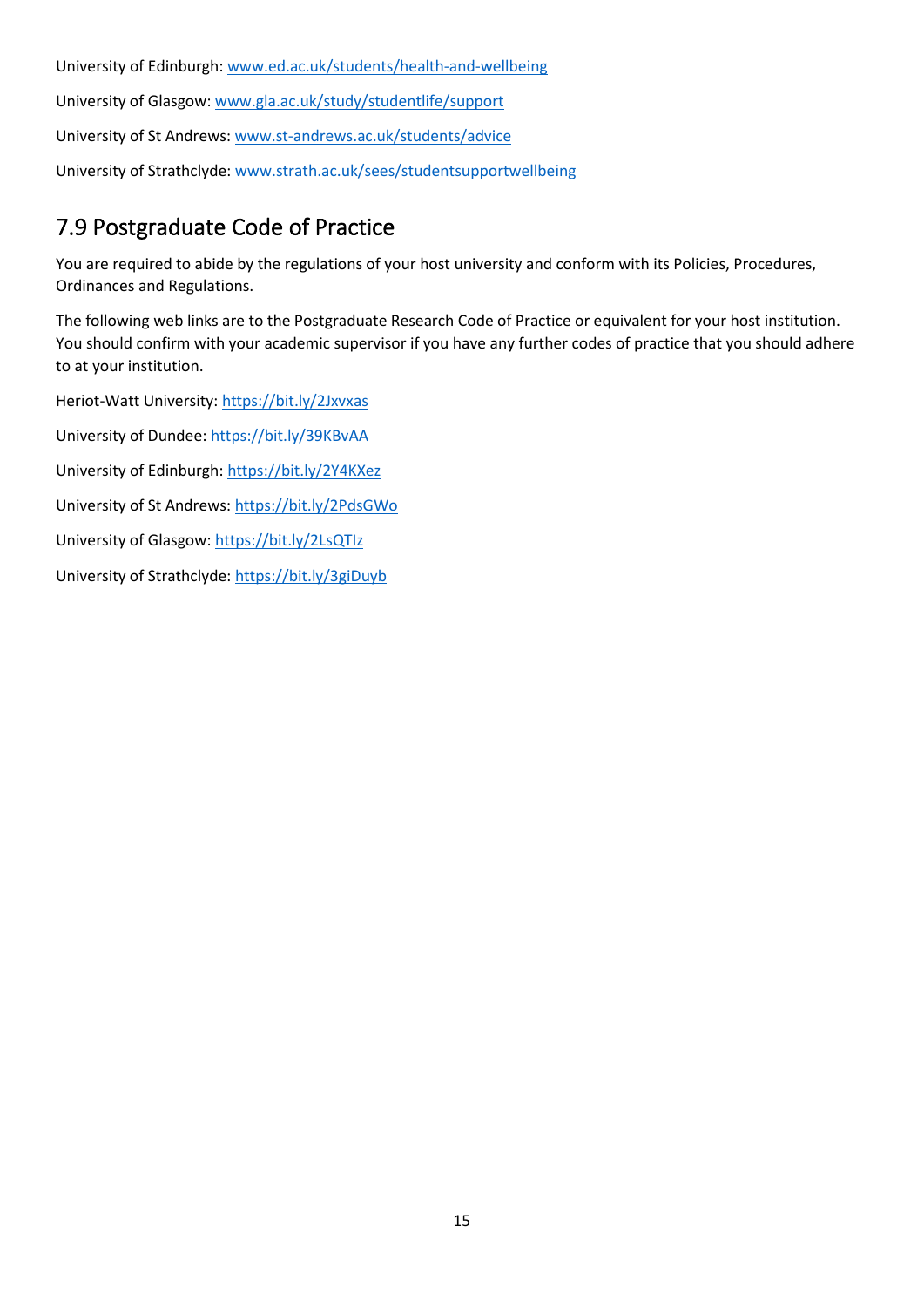#### <span id="page-16-0"></span>8.10 Roles and Responsibilities

The CDT in Applied Photonics is a partnership between industry and academia, with the collaboration between CDT students, academic and industrial supervisors central to this. These roles and responsibilities have been developed in collaboration with CDT students, academic and industrial supervisors to provide guidance best practice in each of the roles.

#### CDT Students

#### **Best Practice**

- Adhere to the rules and regulations of your host institution (resources, working hours etc.).
- Take ownership in the detailed planning and scheduling of your project, including the identification of objectives, timescales, milestones, and deliverables.
- Research current knowledge and keep literature review up to date.
- Manage your time and budget effectively to complete your research and fulfil your commitments.
- Organise Quarterly Reviews and use them to raise issues and guide progress.
- Meet deadlines set by the CDT.
- Keep a record of your work through lab books and internal reporting.
- Inform your supervisors and the CDT in a timely fashion if you are experiencing any difficulties.
- Commit to learning for taught courses and professional skills workshops.
- Seek out opportunities to further your skills.
- Participate in outreach activities.
- Facilitate regular contact between industrial and academic supervisors.
- Act as a respectable and responsible ambassador for the CDT.
- Attend CDT Conferences and Summer Schools.
- Disseminate your work to the wider scientific community.
- Acknowledge EPSRC in any publications or presentations.
- Adhere to the Travel Expenses Policy. Guidelines of which can be found in this document and on Vision.

#### **Things to Avoid**

- Taking periods of absence without informing supervisors and the CDT office.
- Becoming isolated from supervisors and the CDT office.
- Leave writing your thesis until the last minute.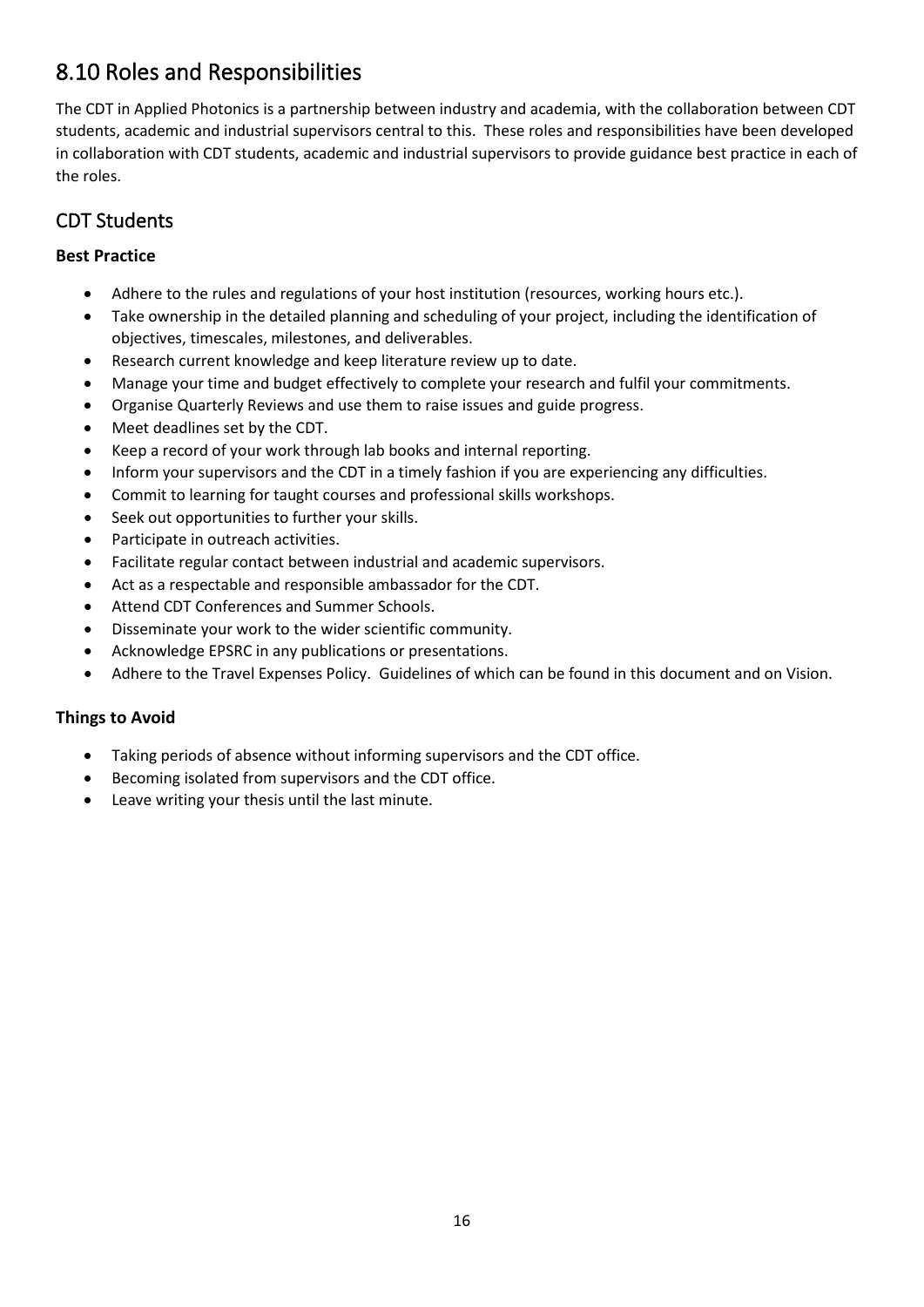#### Academic Supervisors

#### **Best Practice**

- Support the student in reaching the appropriate level of academic rigour in their research e.g. in their quality of writing, literature reviewing and research methodology.
- Provide input to the research e.g. things to try, papers to read, introductions to useful contacts.
- Act as a channel to the offices and processes of the student's host university e.g. by facilitating the nomination of thesis title, thesis examiners, submission of thesis etc.
- Participate in Quarterly Reviews i.e. minimum 6-monthly in-person visits to the company and minimum 3 monthly conversations joint (phone or face-to-face) with the student and industrial supervisor.
- Engage with the student between Quarterly Review meetings e.g. phone call/Skype/email update at least monthly.
- Proofread the student's draft papers, conference submissions and thesis.
- Encourage the student to publish by suggesting suitable journals and helping them negotiate IP issues.
- Use your £14K budget to engage with the student (e.g. travel to the company). Once these commitments are covered, you may use the budget for any legitimate research expenditure.
- Brief the external examiner about the differences in nature between PhD and EngD theses and the corresponding differences in the expected outcomes.
- Attend supervisor training sessions.
- Provide timely feedback.
- Support the student in the wider skills training programme of the CDT.

#### **Things to Avoid**

- Directing the research programme, unless with the agreement of the company.
- Expecting to appear on all articles or conference submissions, where a significant practical or intellectual contribution has not been made.
- Exceeding £14K total expenditure, even if there appears to be more money in the budget, since the other funds are used to pay the student stipend.